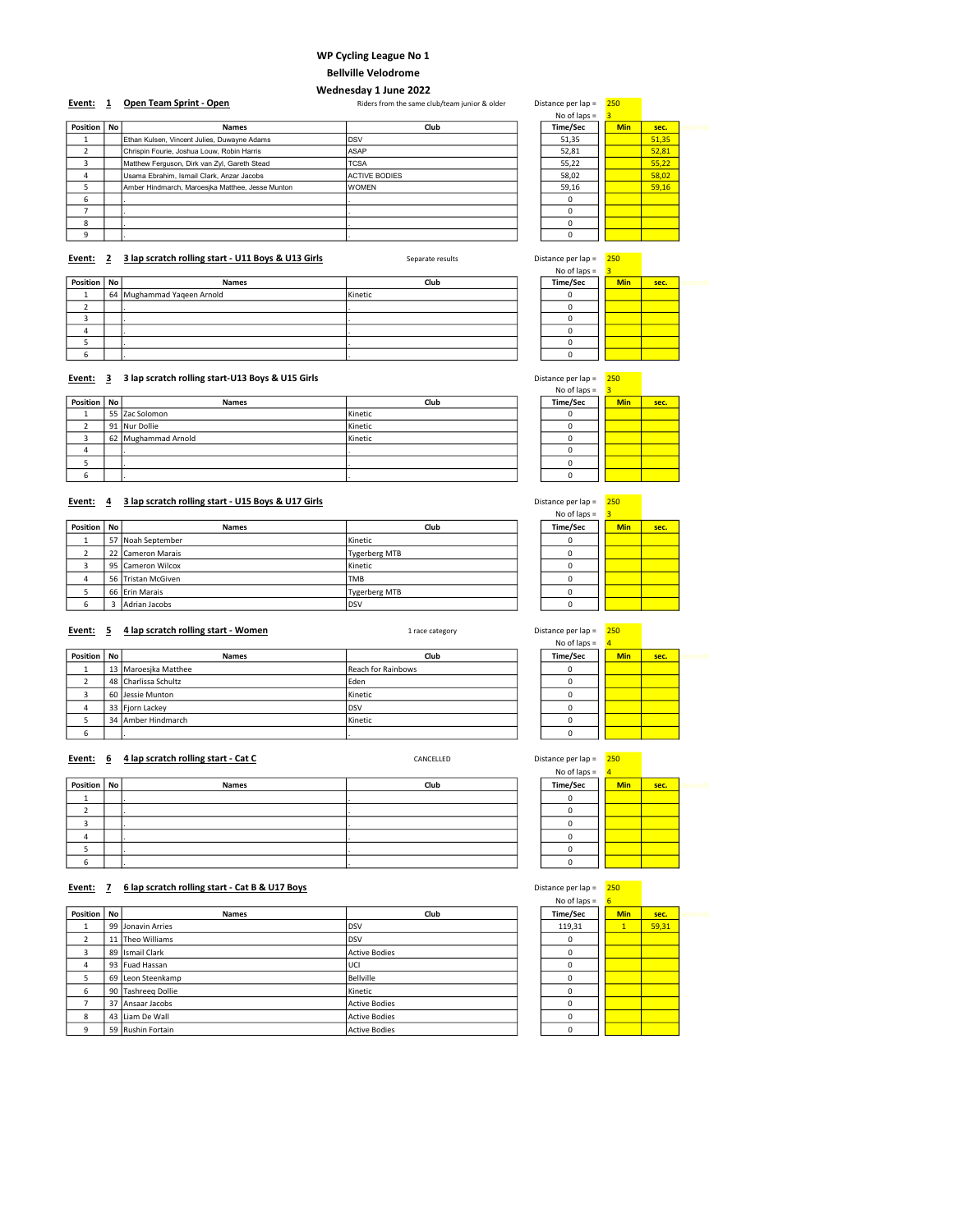### Event: 8 6 lap scratch rolling start - Vets

|               |                     |                 | .        |            |      |      |
|---------------|---------------------|-----------------|----------|------------|------|------|
| Position   No | <b>Names</b>        | Club            | Time/Sec | <b>Min</b> | sec. | cond |
|               | 42 Matthew Ferguson | TrackCyclingSA  |          |            |      |      |
|               | 82 Timothy Mehl     | Phoenix         |          |            |      |      |
|               | 96 Stefan Lombaard  | Bellville       |          |            |      |      |
| 4             | 51 John Moss        | City            |          |            |      |      |
|               | 92 Brent Patterson  | Kinetic         |          |            |      |      |
| b             | 36 Mark Hansen      | Kinetic         |          |            |      |      |
|               | 12 Joseph September | MC <sub>2</sub> |          |            |      |      |
|               | 76 Russel Mehl      | Kinetic         |          |            |      |      |

| Distance per lap = | 250 |            |      |  |
|--------------------|-----|------------|------|--|
| No of laps $=$     | 6   |            |      |  |
| Time/Sec           |     | <b>Min</b> | sec. |  |
| n                  |     |            |      |  |
| Ò                  |     |            |      |  |
| O                  |     |            |      |  |
| 0                  |     |            |      |  |
| Ω                  |     |            |      |  |
|                    |     |            |      |  |
|                    |     |            |      |  |

### Event: 9 30 lap tempo race-Cat A Distance per lap = 250 lap tempo race-Cat A Distance per lap = 250

|               |    |                    | No of laps = $30$ |          |  |            |      |         |                 |
|---------------|----|--------------------|-------------------|----------|--|------------|------|---------|-----------------|
| Position   No |    | <b>Names</b>       | Club              | Time/Sec |  | <b>Min</b> | sec. | Speed   | <b>Distance</b> |
|               |    | 27 Ethan Kulsen    | <b>DSV</b>        | 571      |  | 9          | 31   | 47,2855 | 7,5             |
|               | 17 | ' IJonathan Bouwer | Kinetic Pro       |          |  |            |      |         |                 |
|               |    | 14 Linwell Jansen  | Enza              |          |  |            |      |         |                 |
| 4             |    |                    |                   |          |  |            |      |         |                 |
|               |    |                    |                   |          |  |            |      |         |                 |
| b             |    |                    |                   |          |  |            |      |         |                 |

### Event: 10 Keirin - Invitation sprint Communication Separate results Separate results Distance per lap = 250

| Position | <b>Names</b>        | Club           | Time/Sec | <b>Min</b> | sec.  | Speed | <b>Distance</b> |
|----------|---------------------|----------------|----------|------------|-------|-------|-----------------|
|          | 31 Jordan September | Kinetic Pro    | 11.75    | $\Omega$   | 11.75 | 61.28 | 0.2             |
|          | 71 Wade Theunissen  | Enza           |          |            |       |       |                 |
|          | 97 Duwayne Adams    | <b>IDSV</b>    |          |            |       |       |                 |
|          | 44 Dirk Van Zvl     | TrackCyclingSA |          |            |       |       |                 |
|          | 42 Matthew Ferguson | TrackCyclingSA |          |            |       |       |                 |

### Event: 11 4 lap scratch rolling start - U11 Boys & U13 Girls Separate results Distance per lap = 250

|               |                            |         | NO OT Japs $=$ | 3.5        |       |       |                 |
|---------------|----------------------------|---------|----------------|------------|-------|-------|-----------------|
| Position   No | <b>Names</b>               | Club    | Time/Sec       | <b>Min</b> | sec.  | Speed | <b>Distance</b> |
|               | 64 Mughammad Yageen Arnold | Kinetic | 108,75         |            | 48.75 | 28.97 | 0,875           |
|               |                            |         |                |            |       |       |                 |
|               |                            |         |                |            |       |       |                 |
|               |                            |         |                |            |       |       |                 |

### Event: 12 4 lap scratch rolling start - U13 Boys & U15 Girls Separate results Separate results

|               |                     |         | . <i>. .</i> |            |      |  |
|---------------|---------------------|---------|--------------|------------|------|--|
| Position   No | <b>Names</b>        | Club    | Time/Sec     | <b>Min</b> | sec. |  |
|               | 62 Mughammad Arnold | Kinetic |              |            |      |  |
|               | 55 Zac Solomon      | Kinetic |              |            |      |  |
|               | 91 Nur Dollie       | Kinetic |              |            |      |  |
| $\mathbf{u}$  |                     |         |              |            |      |  |

### Event: 13 4 lap scratch rolling start - U15 Boys & U17 Girls Separate results Separate results Distance per lap = 250

|                          |   |                    |                      | No of laps $=$ |              |       |       |                 |
|--------------------------|---|--------------------|----------------------|----------------|--------------|-------|-------|-----------------|
| Position   No            |   | <b>Names</b>       | Club                 | Time/Sec       | <b>Min</b>   | sec.  | Speed | <b>Distance</b> |
| л.                       |   | 57 Noah September  | Kinetic              | 78,44          | $\mathbf{1}$ | 18,44 | 45,89 | 1               |
| ∠                        |   | 22 Cameron Marais  | <b>Tygerberg MTB</b> | $\Omega$       |              |       |       |                 |
| 3                        |   | 95 Cameron Wilcox  | Kinetic              | 0              |              |       |       |                 |
| 4                        |   | 56 Tristan McGiven | <b>TMB</b>           | 0              |              |       |       |                 |
| 5                        | 3 | Adrian Jacobs      | DSV                  | 0              |              |       |       |                 |
| 6                        | 4 | Yahjaa Martin      | <b>DSV</b>           | $\Omega$       |              |       |       |                 |
| $\overline{\phantom{a}}$ |   | 38 Zain Solomons   | <b>Active Bodies</b> | 0              |              |       |       |                 |
| <b>DNF</b>               |   | 53 Zuhair Titus    | <b>Active Bodies</b> | $\Omega$       |              |       |       |                 |
| U17 Girls                |   |                    |                      |                |              |       |       |                 |
|                          |   | 66 Erin Marais     | <b>Tygerberg MTB</b> |                |              |       |       |                 |

### Event: 14 6 lap scratch rolling start - Women 1 race category 1 race category

|               |                      | .                  |          |            |       |       |                 |
|---------------|----------------------|--------------------|----------|------------|-------|-------|-----------------|
| Position   No | <b>Names</b>         | Club               | Time/Sec | <b>Min</b> | sec.  | Speed | <b>Distance</b> |
|               | 13 Maroesika Matthee | Reach for Rainbows | 136.13   |            | 16,13 | 39.67 | 1,5             |
|               | 60 Jessie Munton     | Kinetic            |          |            |       |       |                 |
|               | 48 Charlissa Schultz | Eden               |          |            |       |       |                 |
|               | 33 Fiorn Lackey      | <b>IDSV</b>        |          |            |       |       |                 |
|               | 34 Amber Hindmarch   | Kinetic            |          |            |       |       |                 |

# Event: 15 6 lap scratch rolling start - Cat C<br>CACELLED



|  | <b>Service Service</b> |  |
|--|------------------------|--|

|                | Distance per lap = | 250        |      |       |
|----------------|--------------------|------------|------|-------|
| No of laps $=$ |                    |            |      |       |
|                | Time/Sec           | <b>Min</b> | sec. | Speed |

|                |  | Distance per lap = |  | 250        |       |       |
|----------------|--|--------------------|--|------------|-------|-------|
| No of laps $=$ |  |                    |  |            |       |       |
|                |  | Time/Sec           |  | <b>Min</b> | sec.  | Spee  |
|                |  | 136,13             |  |            | 16.13 | 39,67 |
|                |  |                    |  |            |       |       |

| Distance per lap = 200 |            |       |       |                 |
|------------------------|------------|-------|-------|-----------------|
| No of laps = $0,8$     |            |       |       |                 |
| Time/Sec               | <b>Min</b> | sec.  | Speed | <b>Distance</b> |
| 11,75                  |            | 11,75 | 61,28 | .2              |
|                        |            |       |       |                 |
|                        |            |       |       |                 |
|                        |            |       |       |                 |
|                        |            |       |       |                 |
|                        |            |       |       |                 |

# No of laps = 3,5

| No of laps $=$ | 3.5        |       |       |             |
|----------------|------------|-------|-------|-------------|
| Time/Sec       | <b>Min</b> | sec.  | Speed | <b>Dist</b> |
| 108,75         |            | 48,75 | 28,97 | υ,          |
|                |            |       |       |             |
| Ω              |            |       |       |             |
|                |            |       |       |             |

| stance per lap = | 250 |      |
|------------------|-----|------|
| No of laps $=$   |     |      |
| Time/Sec         | Min | sec. |
|                  |     |      |
|                  |     |      |
| ٢                |     |      |
|                  |     |      |

# $N_0$  of laps =  $\frac{4}{5}$

| <b>Min</b> | sec.  | Speed | Distar |
|------------|-------|-------|--------|
|            | 18,44 | 45,89 |        |
|            |       |       |        |
|            |       |       |        |
|            |       |       |        |
|            |       |       |        |
|            |       |       |        |
|            |       |       |        |

|            | nt: 15 6 lap scratch rolling start - Cat C | CACELLED | Distance per lap =<br>No of laps $=$ | 250<br>$6 \overline{6}$ |      |  |
|------------|--------------------------------------------|----------|--------------------------------------|-------------------------|------|--|
| ition   No | <b>Names</b>                               | Club     | Time/Sec                             | <b>Min</b>              | sec. |  |
|            |                                            |          |                                      |                         |      |  |
|            |                                            |          |                                      |                         |      |  |
|            |                                            |          |                                      |                         |      |  |
|            |                                            |          |                                      |                         |      |  |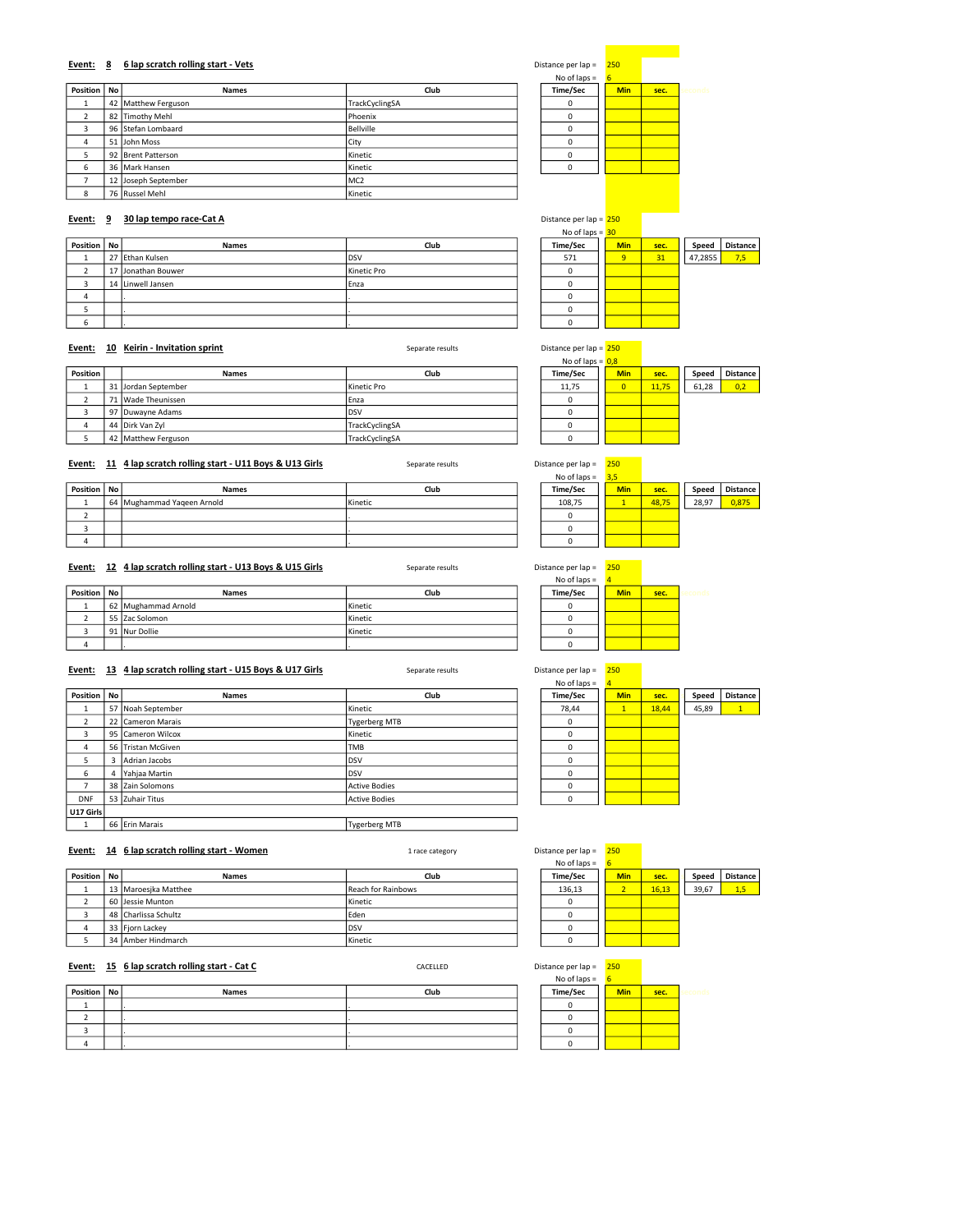### Event: 16 8 lap scratch rolling start - Cat B & U17 Boys Distance per lap = 250 and 250 bistance per lap = 250

|                |                      |                      | .           |                |      |       |                 |
|----------------|----------------------|----------------------|-------------|----------------|------|-------|-----------------|
| Position   No  | <b>Names</b>         | Club                 | Time/Sec    | <b>Min</b>     | sec. | Speed | <b>Distance</b> |
| л.             | 11 Theo Williams     | <b>DSV</b>           | 163,6       | $\overline{2}$ | 43,6 | 33,01 | 1,5             |
| $\overline{2}$ | 93 Fuad Hassan       | UCI                  | $\mathbf 0$ |                |      |       |                 |
| 3              | 99 Jonavin Arries    | <b>IDSV</b>          | $\Omega$    |                |      |       |                 |
| 4              | 89 Ismail Clark      | <b>Active Bodies</b> | 0           |                |      |       |                 |
| 5              | 25 Muhammad Saralina | Phoenix              |             |                |      |       |                 |
| 6              | 69 Leon Steenkamp    | Bellville            |             |                |      |       |                 |
| $\overline{ }$ | 90 Tashreeg Dollie   | Kinetic              |             |                |      |       |                 |
| 8              | 59 Rushin Fortain    | Active Bodies        |             |                |      |       |                 |
| $\mathsf{q}$   | 37 Ansaar Jacobs     | Active Bodies        |             |                |      |       |                 |
| 10             | 43 Liam De Wall      | <b>Active Bodies</b> |             |                |      |       |                 |
|                |                      |                      |             |                |      |       |                 |

| )istance per Iap = |
|--------------------|
|                    |

| ance per lap – | $-00$      |      |       |        |
|----------------|------------|------|-------|--------|
| No of laps $=$ | б          |      |       |        |
| Time/Sec       | <b>Min</b> | sec. | Speed | Distan |
| 163,6          |            | 43,6 | 33,01 | 1,5    |
|                |            |      |       |        |
| ŋ              |            |      |       |        |
|                |            |      |       |        |

### Event: 17 8 lap rolling start - Vets Distance per lap = 250

| <b>Names</b> | Club                                                                                                                                                                                              |         | Time/Sec | <b>Min</b> | sec.  | Speed | <b>Distane</b> |
|--------------|---------------------------------------------------------------------------------------------------------------------------------------------------------------------------------------------------|---------|----------|------------|-------|-------|----------------|
|              | Phoenix                                                                                                                                                                                           |         | 174,51   |            | 54,51 | 41,26 | 2 <sup>2</sup> |
|              | Bellville                                                                                                                                                                                         |         | $\Omega$ |            |       |       |                |
|              | Kinetic                                                                                                                                                                                           |         | $\Omega$ |            |       |       |                |
|              | TrackCyclingSA                                                                                                                                                                                    |         | $\Omega$ |            |       |       |                |
|              | City                                                                                                                                                                                              |         |          |            |       |       |                |
|              | TrackCyclingSA                                                                                                                                                                                    |         | $\Omega$ |            |       |       |                |
|              | Kinetic                                                                                                                                                                                           |         | $\Omega$ |            |       |       |                |
|              | MC <sub>2</sub>                                                                                                                                                                                   |         | $\Omega$ |            |       |       |                |
|              |                                                                                                                                                                                                   |         | $\Omega$ |            |       |       |                |
|              | Position   No<br>82 Timothy Mehl<br>96 Stefan Lombaard<br>92 Brent Patterson<br>42 Matthew Ferguson<br>51 John Moss<br>44 Dirk Van Zyl<br>36 Mark Hansen<br>12 Joseph September<br>76 Russel Mehl | Kinetic |          |            |       |       |                |

# Time/Sec Min sec. Speed Distance<br>174,51 2 54,51 41,26 2

# Event: 18 Flying 200m sprint - Invitation sprint Christian Communication Sinvited rides Communication Sinvited rides Distance per lap = 200

|          |    |                     |                | $NUU$ idus – |     |       |       |                 |
|----------|----|---------------------|----------------|--------------|-----|-------|-------|-----------------|
| Position | No | <b>Names</b>        | Club           | Time/Sec     | Min | sec.  | Speed | <b>Distance</b> |
|          |    | 31 Jordan September | Kinetic Pro    | 11,8         |     | 11.8  | 61.02 | 0.2             |
|          |    | 71 Wade Theunissen  | Enza           | 11.86        |     | 11.86 | 60.71 | 0.2             |
|          |    | 97 Duwavne Adams    | <b>DSV</b>     | 11,99        |     | 11,99 | 60.05 | 0.2             |
|          |    | 44 Dirk Van Zvl     | TrackCyclingSA | 13,32        |     | 13.32 | 54.05 | 0.2             |
|          |    | 42 Matthew Ferguson | TrackCyclingSA | 14,12        |     | 14,12 | 50.99 | 0.2             |

 $No$  of laps =

| No of laps $=$ | 1          |       |       |                 |
|----------------|------------|-------|-------|-----------------|
| Time/Sec       | <b>Min</b> | sec.  | Speed | <b>Distance</b> |
| 11,8           |            | 11,8  | 61,02 | 0,2             |
| 11,86          |            | 11,86 | 60,71 | 0.2             |
| 11.99          |            | 11.99 | 60,05 | 0.2             |
| 13.32          |            | 13.32 | 54,05 | 0.2             |
| 14.12          |            | 14.12 | 50.99 |                 |

| Event:        | 19 Fan Race - Cat A   | <b>Elimination scratch</b> | Distance per lap =<br>No of laps $=$ | 250        |      |  |
|---------------|-----------------------|----------------------------|--------------------------------------|------------|------|--|
| Position   No | <b>Names</b>          | Club                       | Time/Sec                             | <b>Min</b> | sec. |  |
|               |                       |                            |                                      |            |      |  |
|               | 14 Linwell Jansen     | Enza                       |                                      |            |      |  |
|               | Graeme Ockhuis        | Enza                       |                                      |            |      |  |
|               | ' Jonathan Bouwer     | Kinetic Pro                |                                      |            |      |  |
| 4             | 16 Zakariayyaa Martin | <b>CTC</b>                 |                                      |            |      |  |

### Event: 20 20 lap tempo race - Cat B & U17 Boys

|             |                   |      | .        |            |      |  |
|-------------|-------------------|------|----------|------------|------|--|
| Position No | <b>Names</b>      | Club | Time/Sec | <b>Min</b> | sec. |  |
|             | 11 Theo Williams  | DSV  |          |            |      |  |
|             | 93 Fuad Hassan    | luci |          |            |      |  |
|             | 99 Jonavin Arries | DSV  |          |            |      |  |

### Event: 21 6 lap scratch rolling start - U11 Boys & U13 Girls Distance per lap = 250 Distance per lap = 250

| Position No | <b>Names</b>               | Club    | Time/Sec | <b>Min</b> | sec. | Speed   | Distance |
|-------------|----------------------------|---------|----------|------------|------|---------|----------|
|             | 64 Mughammad Yageen Arnold | Kinetic |          |            |      | #DIV/0! | .375     |
|             |                            |         |          |            |      |         |          |
|             |                            |         |          |            |      |         |          |
|             |                            |         |          |            |      |         |          |

# Event: 22 6 lap scratch rolling start - U13 Boys & U15 Girls Distance per lap = 250

|             |                     |         | --------- |            |       |       |                 |
|-------------|---------------------|---------|-----------|------------|-------|-------|-----------------|
| Position No | <b>Names</b>        | Club    | Time/Sec  | <b>Min</b> | sec.  | Speed | <b>Distance</b> |
|             | 62 Mughammad Arnold | Kinetic |           |            | 40.42 | 33.66 |                 |
|             | 55 Zac Solomon      | Kinetic |           |            |       |       |                 |
|             | 91 Nur Dollie       | Kinetic |           |            |       |       |                 |
|             |                     |         |           |            |       |       |                 |

| n                      |  |
|------------------------|--|
| በ                      |  |
|                        |  |
|                        |  |
| 250<br>tance per lap = |  |

| No of laps $=$ | 20         |      |
|----------------|------------|------|
| Time/Sec       | <b>Min</b> | sec. |
|                |            |      |
|                |            |      |
|                |            |      |

| No of laps $=$ | 5.5        |      |         |                 |
|----------------|------------|------|---------|-----------------|
| Time/Sec       | <b>Min</b> | sec. | Speed   | <b>Distance</b> |
|                |            |      | #DIV/0! | 1.375           |
|                |            |      |         |                 |
|                |            |      |         |                 |
|                |            |      |         |                 |

# $No$  of laps  $=$

| $140$ UI 18 $15 -$ |            |       |       |          |
|--------------------|------------|-------|-------|----------|
| Time/Sec           | <b>Min</b> | sec.  | Speed | Distance |
|                    |            | 40,42 | 33,66 | 1.5      |
|                    |            |       |       |          |
|                    |            |       |       |          |
|                    |            |       |       |          |